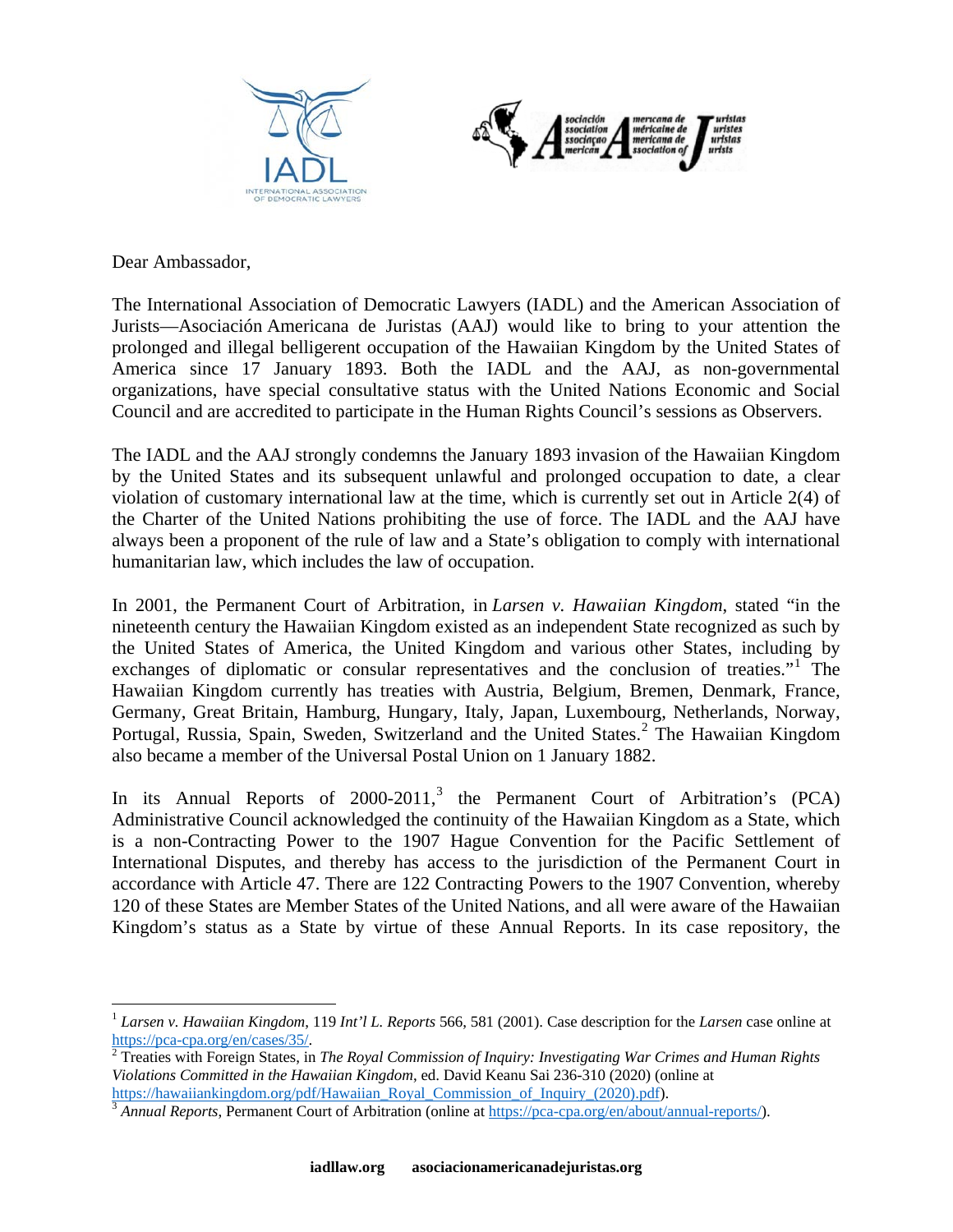Permanent Court of Arbitration acknowledges the Hawaiian Kingdom as a State, and the Council of Regency as its restored government.<sup>[4](#page-1-0)</sup>

Through the legal lens of the civil law tradition, the action taken by the International Bureau of the PCA acknowledging the Hawaiian Kingdom as a non-Contracting State is a "juridical act" that stemmed from the "juridical fact" of the Hawaiian Kingdom's continued existence as a State since the nineteenth century. On this matter see Professor Federico Lenzerini's memorandum "Civil Law on Juridical Fact of the Hawaiian State and the Consequential Juridical Act by the Permanent Court of Arbitration,"<sup>[5](#page-1-1)</sup> and his "Legal Opinion on the Authority of the Council of Regency of the Hawaiian Kingdom,"[6](#page-1-2) that were filed with the United States District Court for the District of Hawai'i in *Hawaiian Kingdom v. Biden, et al*., civil no. 1:21-cv-00243-LEK-RT.

After completing an investigation into the United States role in the overthrow of the Hawaiian Kingdom government on 17 January 1893, President Cleveland apprised the Congress of his findings and conclusions. In his message to the Congress, he stated, "And so it happened that on the 16th day of January, 1893, between four and five o'clock in the afternoon, a detachment of marines from the United States steamer Boston, with two pieces of artillery, landed at Honolulu. The men, upwards of 160 in all, were supplied with haversacks and canteens, and were accompanied by a hospital corps with stretchers and medical supplies. This military demonstration upon the soil of Honolulu was of itself an act of war."[7](#page-1-3) The President concluded, that "the military occupation of Honolulu by the United States on the day mentioned was wholly without justification, either as an occupation by consent or as an occupation necessitated by dangers threatening American life and property."[8](#page-1-4)

This invasion coerced Queen Lili'uokalani, Executive Monarch of the Hawaiian Kingdom, to conditionally surrender to the superior power of the United States military, where she stated, "Now, to avoid any collision of armed forces and perhaps the loss of life, I do, under this protest, and impelled by said force, yield my authority until such time as the Government of the United States shall, upon the facts being presented to it, undo the action of its representatives and reinstate me in the authority which I claim as the constitutional sovereign of the Hawaiian Islands." The President acknowledged that by "an act of war…the Government of a…friendly and confiding people has been overthrown."<sup>[9](#page-1-5)</sup>

<span id="page-1-0"></span><sup>&</sup>lt;sup>4</sup> Larsen v. Hawaiian Kingdom, PCA Case Repository, PCA Case no. 1999-01 (online at [https://pca-](https://pca-cpa.org/en/cases/35/)

<span id="page-1-1"></span>[cpa.org/en/cases/35/\)](https://pca-cpa.org/en/cases/35/). [5](https://pca-cpa.org/en/cases/35/) "Plaintiff Hawaiian Kingdom's Request for Judicial Notice Pursuant to FRCP 44.1 Re: Civil Law on Juridical Fact of the Hawaiian State and the Consequential Juridical Act by the Permanent Court of Arbitration; Declaration of Professor Federico Lenzerini," *Hawaiian Kingdom v. Biden et al.,* Civil No. 1:21:cv-00243-LEK-RT, United States District Court for the District of Hawai'i (online at https://hawaiiankingdom.org/pdf/%5BECF\_174%5D\_HK\_Request\_for\_Judicial\_Notice\_(Filed\_2021-12-06).pdf).

<span id="page-1-2"></span><sup>&</sup>lt;sup>[6](https://hawaiiankingdom.org/pdf/%5BECF_174%5D_HK_Request_for_Judicial_Notice_(Filed_2021-12-06).pdf)</sup> "Declaration of Professor Federico Lenzerini," *Hawaiian Kingdom v. Biden et al.*, Civil No. 1:21:cv-00243-LEK-RT, United States District Court for the District of Hawai'i (online at [https://hawaiiankingdom.org/pdf/\[ECF55-](https://hawaiiankingdom.org/pdf/%5bECF55-2%5d_Declaration_of_Prof._Federico_Lenzerini_(Filed%202021-08-11).pdf)

[<sup>2\]</sup>\\_Declaration\\_of\\_Prof.\\_Federico\\_Lenzerini\\_\(Filed%202021-08-11\).pdf\)](https://hawaiiankingdom.org/pdf/%5bECF55-2%5d_Declaration_of_Prof._Federico_Lenzerini_(Filed%202021-08-11).pdf).  $\frac{7}{7}$  $\frac{7}{7}$  $\frac{7}{7}$ President Cleveland's Message to the Congress 451 (18 December 1893) (online at

<span id="page-1-3"></span>[https://hawaiiankingdom.org/pdf/Cleveland's\\_Message\\_\(12.18.1893\).pdf\)](https://hawaiiankingdom.org/pdf/Cleveland). <sup>8</sup> *Id*., 452. <sup>9</sup> *Id*., 456.

<span id="page-1-5"></span><span id="page-1-4"></span>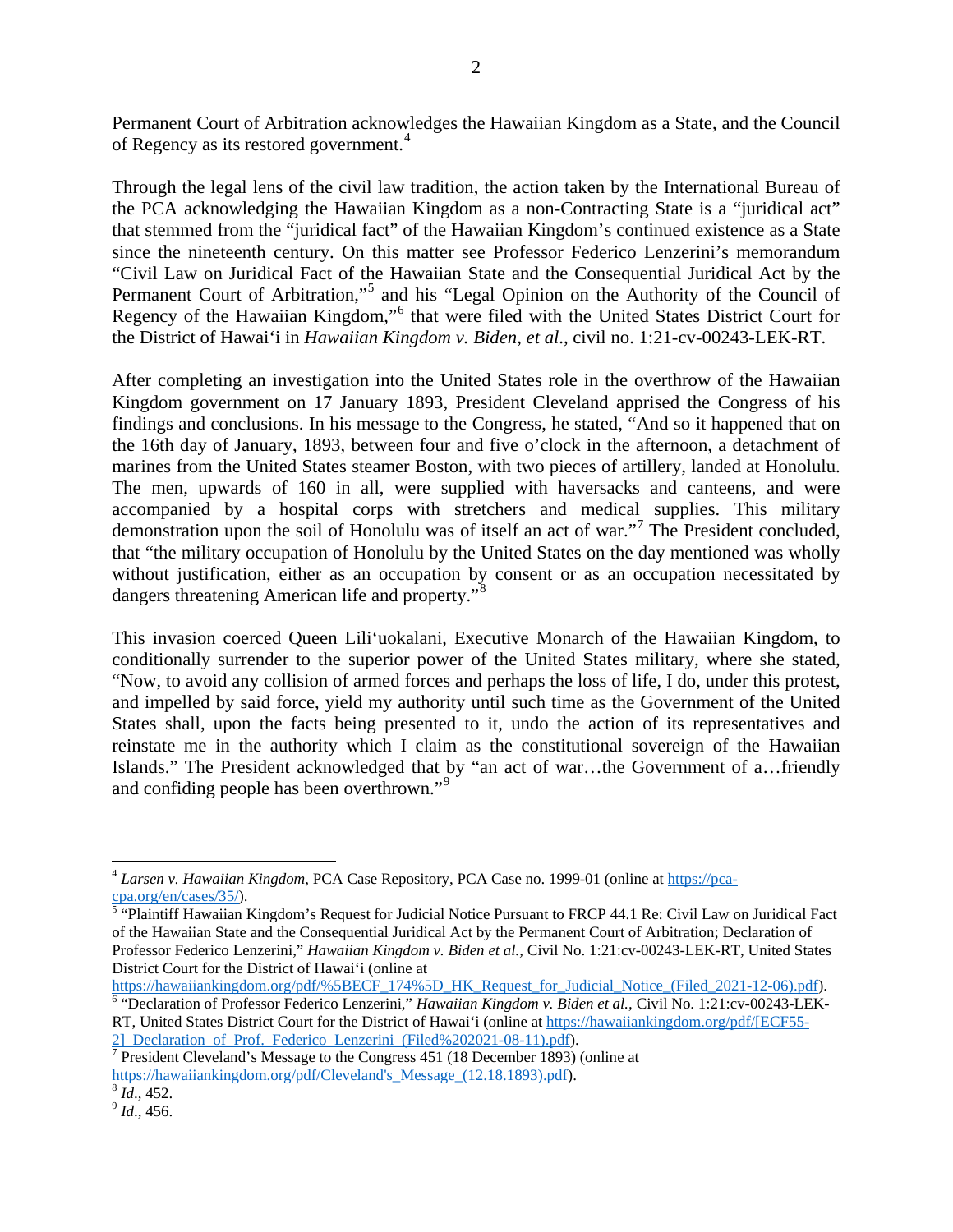Through executive mediation between the Queen and the new U.S. Minister to the Hawaiian Islands, Albert Willis, that lasted from 13 November 1893, through 18 December 1893, an agreement of peace was reached.<sup>[10](#page-2-0)</sup> According to the executive agreement, by exchange of notes, the President committed to restoring the Queen as the Executive Monarch, and the Queen agreed, after being restored, to grant a full pardon to the insurgents. Political wrangling in the Congress, however, blocked President Cleveland from carrying out his obligation of restoration of the Queen.

Five years later, at the height of the Spanish-American War, President Cleveland's successor, William McKinley, signed a congressional joint resolution of annexation on 7 July 1898, unilaterally seizing the Hawaiian Islands for military purposes. In the *Lotus* case, the Permanent Court of International Justice stated that "the first and foremost restriction imposed by international law upon a State is that…it may not exercise its power in any form in the territory of another State."<sup>[11](#page-2-1)</sup>

This rule of international law was acknowledged by the Supreme Court in *United States v. Curtiss-Wright, Corp.* (1936), when the court stated, "Neither the Constitution nor the laws passed in pursuance of it have any force in foreign territory unless in respect of our own citizens, and operations of the nation in such territory must be governed by treaties, international understandings and compacts, and the principles of international law."<sup>[12](#page-2-2)</sup> In 1988, the U.S. Department of Justice's Office of Legal Counsel concluded, it is "unclear which constitutional power Congress exercised when it acquired Hawaii by joint resolution."[13](#page-2-3)

Under international law, "a disguised annexation aimed at destroying the independence of the occupied State, represents a clear violation of the rule preserving the continuity of the occupied State. $\cdots$ <sup>[14](#page-2-4)</sup>

Despite the limitations of United States legislation, the Congress went ahead and enacted the Territorial Act (1900) changing the name of the governmental infrastructure to the Territory of Hawai'i.<sup>15</sup> Fifty-nine years later, the Congress changed the name of the Territory of Hawai'i to the State of Hawai'i in 1959 under the Statehood Act.<sup>[16](#page-2-6)</sup> The governmental infrastructure of the Hawaiian Kingdom continued as the governmental infrastructure of the State of Hawai'i.

On 25 February 2018, United Nations Independent Expert, Dr. Alfred M. deZayas, in his communication with members of the State of Hawai'i Judiciary wrote, "I have come to understand that the lawful political status of the Hawaiian Islands is that of a sovereign nationstate in continuity; but a nation-state that is under a strange form of occupation by the United States resulting from an illegal military occupation and a fraudulent annexation. As such,

<span id="page-2-0"></span><sup>&</sup>lt;sup>10</sup> Executive Agreement, by exchange of notes, between President Cleveland and Queen Lili'uokalani (18 December 1893) (online at https://hawaiiankingdom.org/pdf/EA  $2(HI%20Claim).pdf$ ).

<span id="page-2-2"></span>

<span id="page-2-1"></span><sup>&</sup>lt;sup>11</sup> Lotus, PCIJ Series A, No. 10, 18 (1927).<br><sup>12</sup> United States v. Curtiss-Wright, Corp., 299 U.S. 304, 318 (1936).<br><sup>13</sup> Douglas W. Kmiec, "Legal Issues Raised by Proposed Presidential Proclamation To Extend the Territor

<span id="page-2-4"></span><span id="page-2-3"></span><sup>12</sup> Op. O.L.C. 238, 252 (1988) (online at https://hawaiiankingdom.org/pdf/1988 Opinion OLC.pdf).<br><sup>14</sup> Krystyna Marek, *Identity and Continuity of State in Public International Law* 110 (2nd ed., 1968).<br><sup>15</sup> An Act To provi

<span id="page-2-5"></span>

<span id="page-2-6"></span>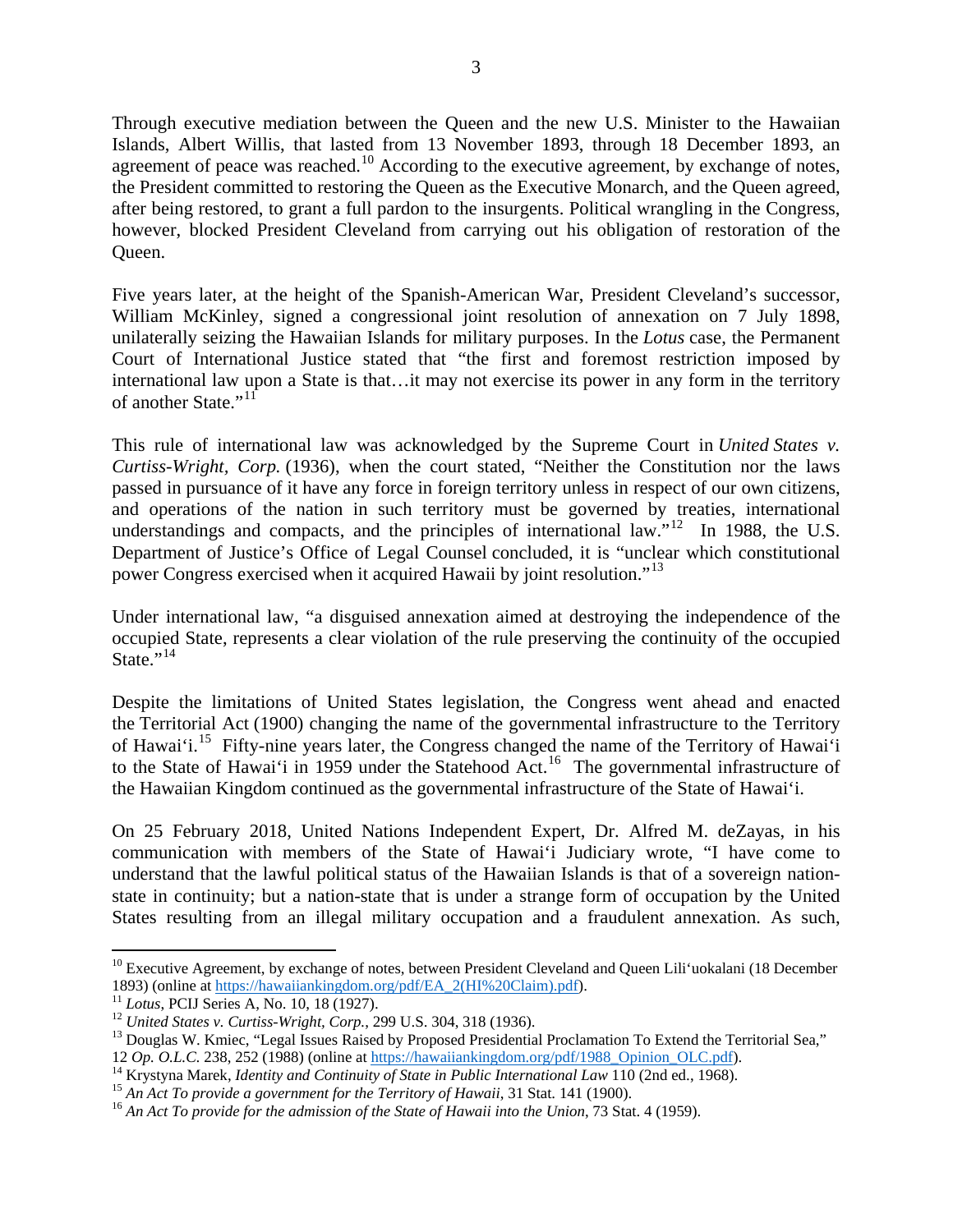international laws (the Hague and Geneva Conventions) require that governance and legal matters within the occupied territory of the Hawaiian Islands must be administered by the application of the laws of the occupied state (in this case, the Hawaiian Kingdom), not the laws of the occupier (the United States)."<sup>[17](#page-3-0)</sup>

The IADL and the AAJ fully supports the National Lawyers Guild's 2019 resolution that "calls upon the United States of America immediately to begin to comply with international humanitarian law in its prolonged and illegal occupation of the Hawaiian Islands."<sup>[18](#page-3-1)</sup> Together with the National Lawyers Guild (NLG):

- IADL and the AAJ strongly condemns the prolonged and illegal occupation of the Hawaiian Islands.
- IADL and the AAJ also condemns the unlawful presence and maintenance of the United States Indo-Pacific Command with its 118 military sites throughout the Hawaiian Islands.
- IADL and the AAJ calls for the United States to immediately comply with international humanitarian law and begin to administer the laws of the Hawaiian Kingdom as the occupied State.
- IADL and the AAJ calls on the legal and human rights community to view the United States presence in the Hawaiian Islands through the prism of international law and to roundly condemn it as an illegal occupation under international law.
- IADL and the AAJ supports the Hawaiian Council of Regency, who represented the Hawaiian Kingdom at the Permanent Court of Arbitration, in its efforts to seek resolution in accordance with international law as well as its strategy to have the State of Hawai'i and its Counties comply with international humanitarian law as the administration of the Occupying State.
- IADL and the AAJ calls on all United Nations member States and non-member States to not recognize as lawful a situation created by a serious violation of international law, and to not render aid or assistance in maintaining the unlawful situation. As an internationally wrongful act, all States shall cooperate to ensure the United States complies with international humanitarian law and consequently bring to an end the unlawful occupation of the Hawaiian Islands.

The IADL and the AAJ recognizes that the United States' violations of international humanitarian law have led to the commission of war crimes and human rights violations in the Hawaiian Islands. Professor William Schabas addresses the war crimes being committed in the Hawaiian Islands,<sup>[19](#page-3-2)</sup> and Professor Federico Lenzerini addresses the human rights violations.<sup>[20](#page-3-3)</sup>

<span id="page-3-0"></span><sup>&</sup>lt;sup>17</sup> Letter from U.N. Independent Expert Dr. deZayas to Members of the Judiciary of the State of Hawai'i (25 Feb. 2018) (online at [https://hawaiiankingdom.org/pdf/Dr\\_deZayas\\_Memo\\_2\\_25\\_2018.pdf\)](https://hawaiiankingdom.org/pdf/Dr_deZayas_Memo_2_25_2018.pdf).<br><sup>18</sup> NLG Calls Upon US to Immediately Comply with International Humanitarian Law in its Illegal Occupation of the

<span id="page-3-1"></span>Hawaiian Islands (January 13, 2020) (online at [https://www.nlg.org/nlg-calls-upon-us-to-immediately-comply-with](https://www.nlg.org/nlg-calls-upon-us-to-immediately-comply-with-international-humanitarian-law-in-its-illegal-occupation-of-the-hawaiian-islands/)[international-humanitarian-law-in-its-illegal-occupation-of-the-hawaiian-islands/\)](https://www.nlg.org/nlg-calls-upon-us-to-immediately-comply-with-international-humanitarian-law-in-its-illegal-occupation-of-the-hawaiian-islands/).

<span id="page-3-2"></span><sup>&</sup>lt;sup>19</sup> William Schabas, "War Crimes Related to the United States Belligerent Occupation of the Hawaiian Kingdom," in *The Royal Commission of Inquiry: Investigating War Crimes and Human Rights Violations Committed in the Hawaiian Kingdom*, ed. David Keanu Sai 151-169 (2020) (online at https://hawaiiankingdom.org/pdf/Hawaiian Royal Commission of Inquiry (2020).pdf).

<span id="page-3-3"></span>https://hamain.com/mission\_dom.org/pdf/Hamain\_Communication\_dom.org/<br><sup>20</sup> Federico Lenzerini, "International Human Rights Law and Self-Determination of Peoples Related to the United States Occupation of the Hawaiian Kingdom," in *The Royal Commission of Inquiry: Investigating War Crimes and*